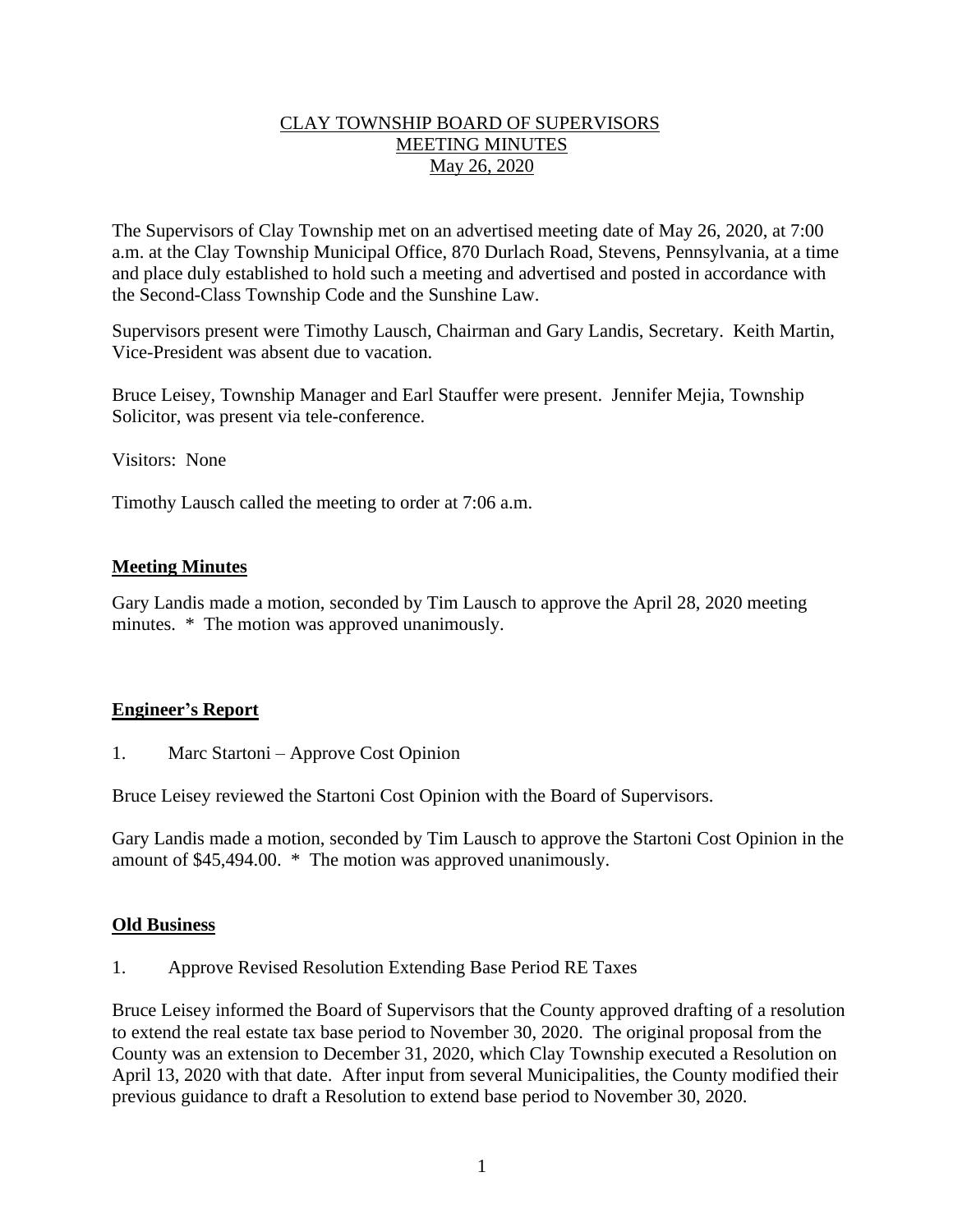Because of the recommend date change from the County, Gary Landis made a motion, seconded by Tim Lausch to approve revised Resolution #052620 to extend the real estate tax base period for payment from December 31, 2020 to November 30, 2020. \* The motion was approved unanimously.

# **New Business**

1. Road Master Update

Earl Stauffer informed the Board of Supervisors that crack sealing of streets is scheduled for the week of 6/1/20. Earl also updated the Board of Supervisors on the progress of Durlach Hill Road.

There was discussion on the timing of overlaying Hackman Road after Home Towne Square Developer is completed with required widening on west side of road.

2. Execute PLIGT Check Writing Authorization Form

After review, Gary Landis made a motion, seconded by Tim Lausch to execute PLIGT Authorization form to delegate Bruce Leisey and Wendy Hackman to be approved personnel to verify PLIGT checks prior to being processed. Keith Martin, Gary Landis and Bruce Leisey will remain authorized check signees. \* The motion was unanimously approved.

3. Township Manager Update

Bruce Leisey informed the Board of Supervisors that he, Tim Lausch and NLCRPD Representatives met with Architect to review items needed to improve restrooms and building at the Police Annex to meet the needs of the NLCRPD going forward. The Architect supplied a draft sketch with modifications that were discussed.

Bruce Leisey and Tim Lausch informed the Board of Supervisors that plexiglass has been ordered to install as a shield with pass thru slot in the opening between the lobby and office to prepare for the Township to open to the public.

4. Discussion on Park Pavilion Opening Date

There was discussion on opening park pavilions and restrooms.

No decisions were made at this time, but the consensus was to keep both closed until Lancaster County enters the Green Phase of Reopening from COVID19.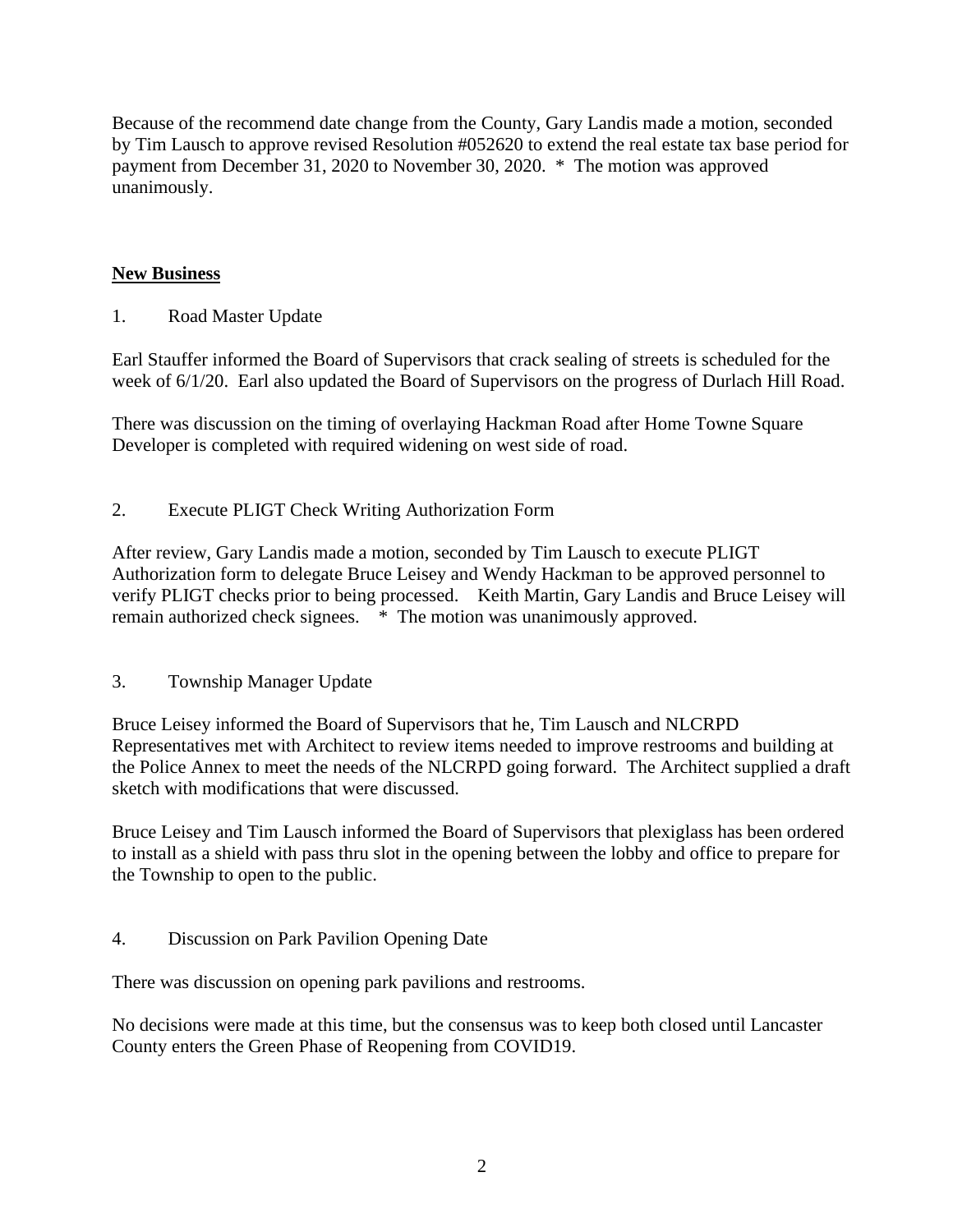5. Discussion on Meeting Room Protocol

After discussion, it was decided to allow the Zoning Hearing Board to utilize the meeting room for their June 4, 2020 hearing. They would need to comply with the CDC and Department of Health Guidelines as to social distancing and group size of 25 and under. All attendees at the meeting must also wear a mask.

There was also discussion that the goal is to have the June 8, 2020 Board of Supervisors meeting in the meeting room pending Lancaster County moving to the Yellow Phase of Reopening from COVID19.

## 6. Resolution to Reopen Lancaster County

There was discussion on a Resolution approved by West Hempfield Township to reopen Lancaster County.

After discussion, it was decided to table further comments and actions until the June 8, 2020 Board of Supervisors meeting. This would allow Keith Martin to participate in the discussion and place the topic on the meeting agenda and placed on website for public review.

## **Executive Session**

Gary Landis made a motion, seconded by Tim Lausch to enter into Executive Session at 9:18 AM to discuss Personnel Issues. \* The motion was approved unanimously.

Gary Landis made a motion, seconded by Tim Lausch to exit Executive Session at 9:37 AM. \* The motion was approved unanimously.

Personnel issues were discussed, and no decisions were made.